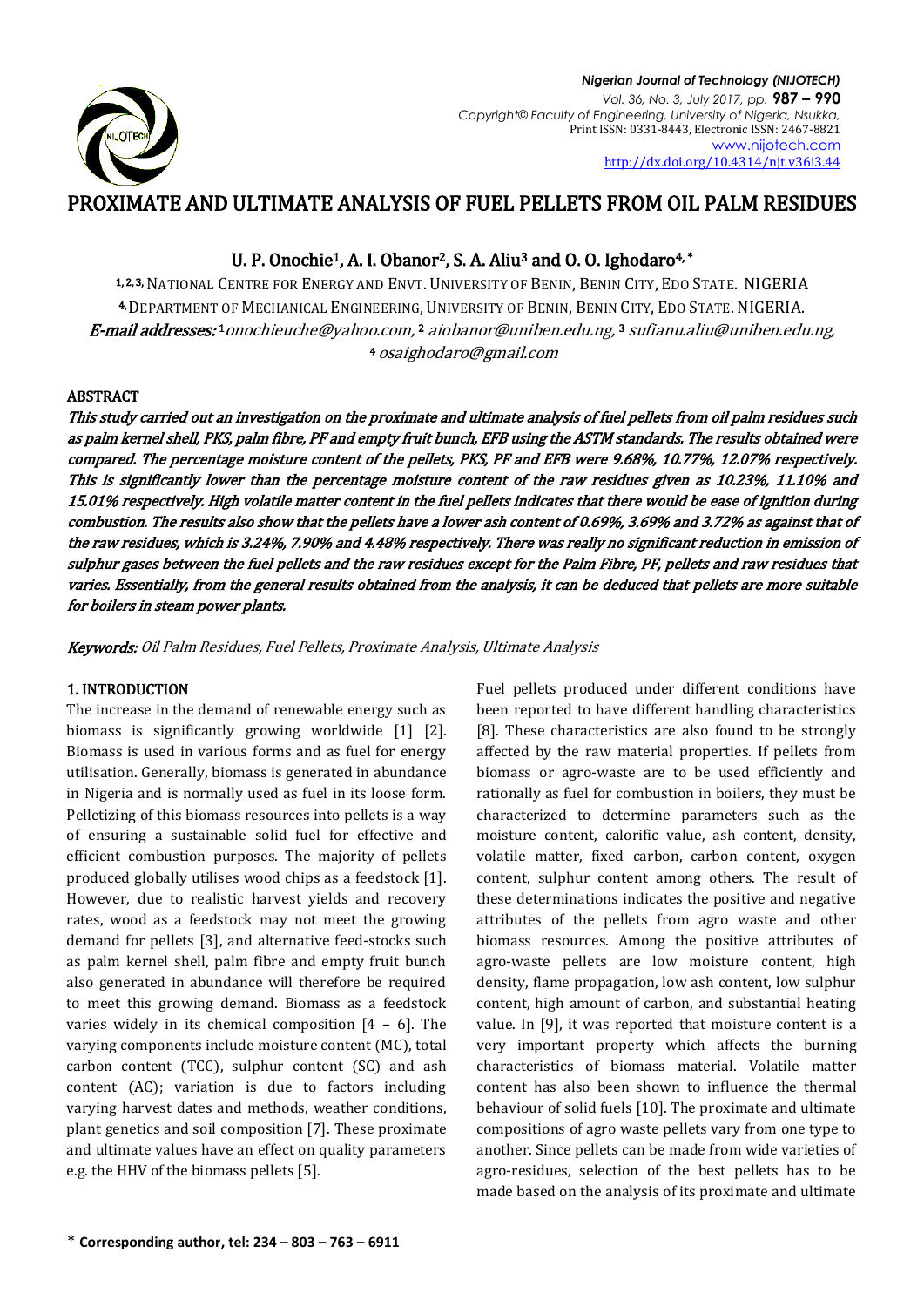compositions. This will go a long way to ensuring judicious use of these wastes. In this study, fuel pellets made from oil palm residues such as palm kernel shell PKS, palm fibre PF, and empty fruit bunch EFB, were subjected to proximate and ultimate analysis in order to determine their suitability for combustion in boilers for power generation.

#### 2. METHODOLOGY

Pellets were produced from oil palm residues i.e. Palm Kernel Shell, Palm Fibre and Empty Fruit Bunch, using waste paper as a binder. The ASTM standard D5373-02 of 2003 was adopted for the proximate analysis while an ASTM analytical method was used for the ultimate analysis as prescribed by [11].

#### 2.1 Determination of Proximate Analysis

The proximate analysis is the physical properties of the fuel and it consist of the moisture content, ash content, volatile matter as well the fixed carbon. The formula used for determining the constituent of the proximate analysis is thus:

#### 2.1.1 Moisture content

Procedure: Each sample of mass 10g were measured and placed in the porcelain separately. The porcelain and its content were then oven dried at  $110^{\circ}$ C to a constant weight for 3 hours. The formula is given below:

$$
\% \text{ MC} = \frac{(\text{g} - \chi)}{\text{g}} \times 100 \tag{1}
$$

In (1), g is the Weight of sample,  $\chi$  is the Weight of dry matter and  $(g - \chi)$  is the Loss in weight

#### 2.1.2 Ash Content

The muffle furnace was used to analyze the ash contenet of the pellets.

$$
\% \text{ Ash} = \left(\frac{\chi}{g}\right) \times 100 \tag{2}
$$

Here, g is the weight of sample and  $\chi$  is the weight of ash

## 2.1.3 Volatile Matter

$$
\% V.M = \left(\frac{\chi - y}{g}\right) \times 100\tag{3}
$$

Here, g is the weight of sample,  $\chi$  is the Weight of dry matter and y is the Weight of residue

## 2.1.4 Fixed Carbon

$$
\% FC = 100 - (VM + Ash + MC) \quad (4)
$$

Where, VM is the volatile matter, MC is the moisture content and Ash is the Ash content

## 2.2 Determination of Ultimate Analysis

The ultimate analysis is the chemical properties of the fuel and it consists of the carbon content, oxygen content, hydrogen content, nitrogen content and sulphur content. The formula used for determining the constituent of the ultimate analysis is according to[11]:

#### 2.2.1 Carbon content

| % Carbon $=\frac{V}{I}$ | $(B-T) \times M \times 0.003 \times 100 \times 1.33$ (5) |  |  |
|-------------------------|----------------------------------------------------------|--|--|
|                         |                                                          |  |  |

In (5), B is the Blank Titre, T is the Sample Titre, M is the molarity of the acid used and g is the Weight of sample

#### 2.2.2 Nitogen content

% Nitrogen  $=$   $\frac{(}$  $\frac{1}{g}$   $\times$ 

Here, M is the molarity of the acid used, g is the Weight of sample, T is the Titre value and DF is the Dillusion factor diluted

## 2.2.3 Sulphur content

% Sulphur = 
$$
\frac{\chi \times 0.1373}{g} \times 100
$$
 (7)

Here, g is the weight of sample and  $\chi$  is the weight of BaSO<sup>4</sup>

#### 2.2.4 Hydrogen content

% Hydrogen = 
$$
\frac{\text{wt of H2O} \times 0.1119 \times 100}{\text{wt of pellet}}
$$
 (8)

## 2.2.5 Oxygen content

% Oxygen =  $100 - (C + H + N + S + %$  Ash  $(9)$ 

#### 3. RESULTS

## 3.1 Results of Proximate Analysis of Fuel Pellets and Raw Residues

The result from the proximate analysis of the fuel pellets and raw residues (PKS, PF and EFB) are shown in Table 1 and Table 2 respectively. The moisture content of a fuel has a great influence on the energy value and combustion performance of the fuel. From literature, good moisture content ranges between 8-12% and less. This is considered as key for a good and sustainable combustion.

| Table 1: Proximate Analysis of Fuel Pellets |  |  |  |  |
|---------------------------------------------|--|--|--|--|
|---------------------------------------------|--|--|--|--|

| <b>Fuel Pellets</b>    | % Moisture | % Ash | % Fixed Carbon | % Volatile Matter |
|------------------------|------------|-------|----------------|-------------------|
| Palm Kernel Shell, PKS | 9.68       | 0.69  | 5.53           | 84.10             |
| Palm Fibre, PF         | 10.77      | 3.69  | 1.51           | 84.03             |
| Empty Fruit Bunch, EFB | 12.07      | 3.72  | 1.23           | 82.98             |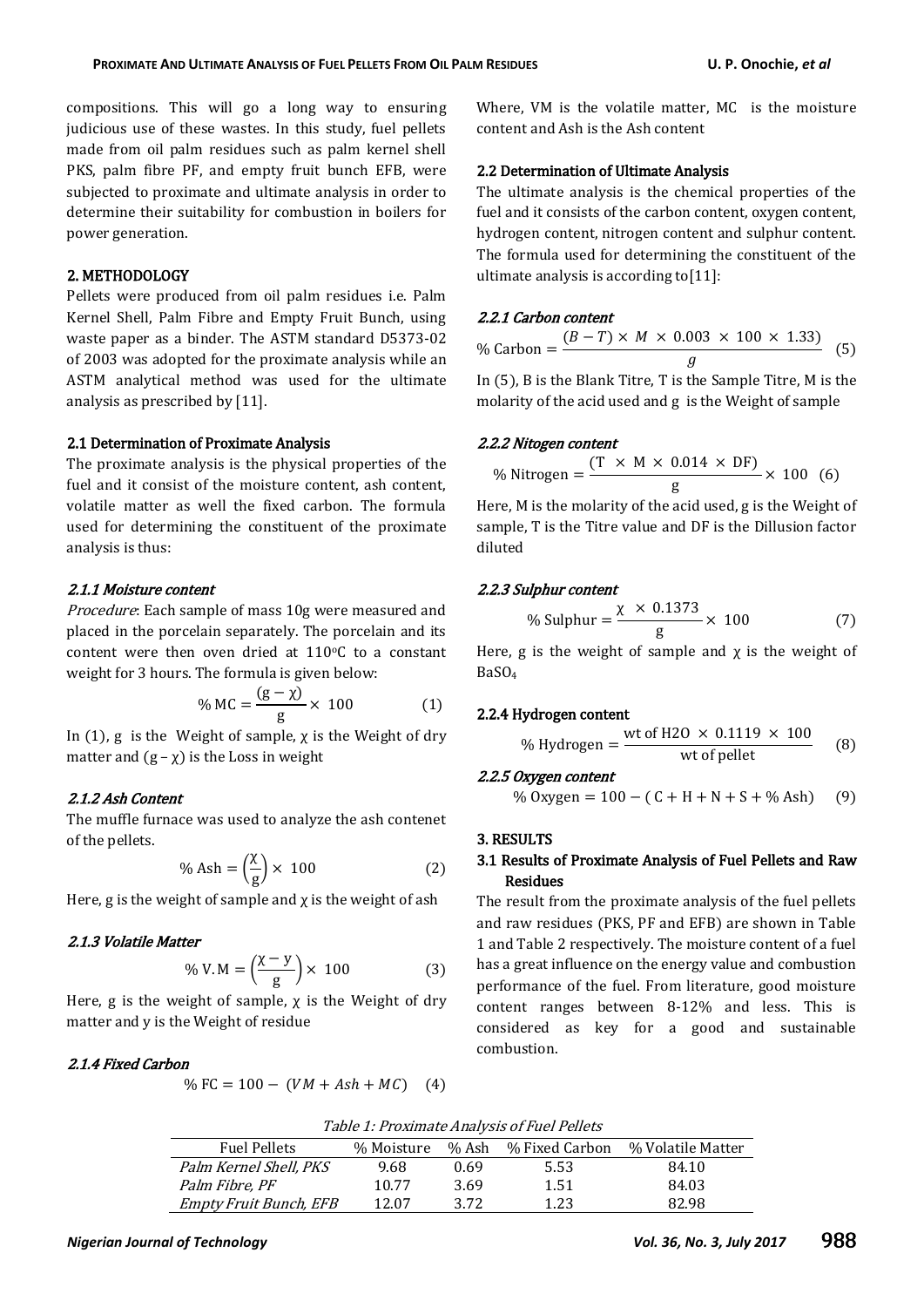| 10010 <b>=</b> 111011111010 111101   010 01 110 11 110010100 |            |       |                |                   |  |  |
|--------------------------------------------------------------|------------|-------|----------------|-------------------|--|--|
| Raw Residues                                                 | % Moisture | % Ash | % Fixed Carbon | % Volatile Matter |  |  |
| Palm Kernel Shell, PKS                                       | 10.23      | 3.24  | 1.42           | 85.11             |  |  |
| Palm Fibre. PF                                               | 11.10      | 7.90  | 1.01           | 80.08             |  |  |
| <b>Empty Fruit Bunch, EFB</b>                                | 15.01      | 4.48  | 0.98           | 79.58             |  |  |

Table 2: Proximate Analysis of Raw Residues

Thus, from the result of the moisture content analysis of the pellets, it shows that the pellets have a moisture content that ranges between 9-12% as shown in Table 1. This means that the fuel pellets have good moisture content. This will influence the energy value and combustion performance of the pellets. In comparison, the result of the fuel pellets also shows that there is a significant reduction in the percentage moisture content as against that obtained from the raw residues which ranges between 10-15% and regarded as not quiet suitable. Essentially, it means that fuel pellets are more effective, efficient and sustainable than the raw residues when considered and used as an alternative fuel to fire boilers in steam power stations.

The amount of fixed carbon and volatile combustible matter directly contribute to the heating value. Table 1 shows higher volatile matter content in the fuel pellets and this indicates that there would be easy of ignition during combustion as against that of the raw residues with lower volatile matter as shown in Table 2. Fixed carbon acts as a main heat generator during burning. As expected, the amount of fixed carbon contained in the pellets is higher than that contained in the raw residues, which of course have a large influence on the calorific values. This means that the pellets would be more sustainable for power generation than the raw residues.

Again, in Table 1 and 2, the results also show that the pellets have a significant lower ash content compared to the raw residues. This is due to the fact the pellets are in solid form and burns slowly and sustainably unlike the raw residues in loose form which burns faster and incomplete, thus forming a lot of ash. In boiler

operations, high ash content value could be detrimental as it contributes to slagging of water tube surfaces in boilers. It also reduces handling and burning capacity, increases handling costs, affects combustion efficiency and boiler efficiency. Therefore, the values of the ash content obtained in the fuel pellets are considerably minimal when compared to higher values obtained in the raw residues. This means that the reduction in ash content of the pellets makes them more suitable for power generation.

#### 3.2 Results of Ultimate Analysis of Raw Oil Palm Residue

The results from the ultimate analysis of the raw residues (PKS, PF and EFB) are shown in Table 3 and Table 4 respectively.

From Tables 3 and 4, there was really no significant reduction in emission of sulphur gases between the pellets and the raw residues except for the PF pellets and PF raw residues that vary. However, both fuels have good and considerable low sulphur contentas according toBureau of Energy Efficiency, normal sulphur content for fuels ranges from 0.5 to 0.8% normally. Corrosion is the main disadvantage of high sulphur content by sulphuric acid formed during and after combustion, and condensing in cool parts of the chimney, economiser and air pre heater. The percentage sulphur content as obtained in the results is considerably minimal for each of the fuels (pellets and raw residues). However, the with low sulphur content in the PF pellets, it is expected that there would be slow corrosion rate in the boiler if pellets are used.

| Table 3: Ultimate Analysis of Fuel Pellets |  |  |
|--------------------------------------------|--|--|
|                                            |  |  |

| Table 5. Gitmate mary 315 61 I act I chets |          |            |           |            |          |  |
|--------------------------------------------|----------|------------|-----------|------------|----------|--|
| <b>Fuel Pellets</b>                        | % Carbon | % Nitrogen | % Sulphur | % Hydrogen | % Oxygen |  |
| Palm Kernel Shell, PKS                     | 46.28    | 0.90       | 0.10      | 5.59       | 46.44    |  |
| Palm Fibre, PF                             | 39.90    | 2.01       | 0.12      | 5.40       | 48.88    |  |
| <b>Empty Fruit Bunch, EFB</b>              | 42.91    | 0.45       | 0.10      | 5.27       | 47.55    |  |

| Table 4: Ultimate Analysis of Raw Residues                                    |       |      |      |      |       |  |  |
|-------------------------------------------------------------------------------|-------|------|------|------|-------|--|--|
| % Sulphur<br>Raw Residues<br>% Carbon<br>% Nitrogen<br>% Hydrogen<br>% Oxygen |       |      |      |      |       |  |  |
| Palm Kernel Shell, PKS                                                        | 47.88 | 0.94 | 0.10 | 5.15 | 42.69 |  |  |
| Palm Fibre, PF                                                                | 42.20 | 2.21 | 0.14 | 5.21 | 42.34 |  |  |
| <i>Empty Fruit Empty, EFB</i>                                                 | 43.89 | 0.52 | 0.10 | 5.33 | 54.32 |  |  |